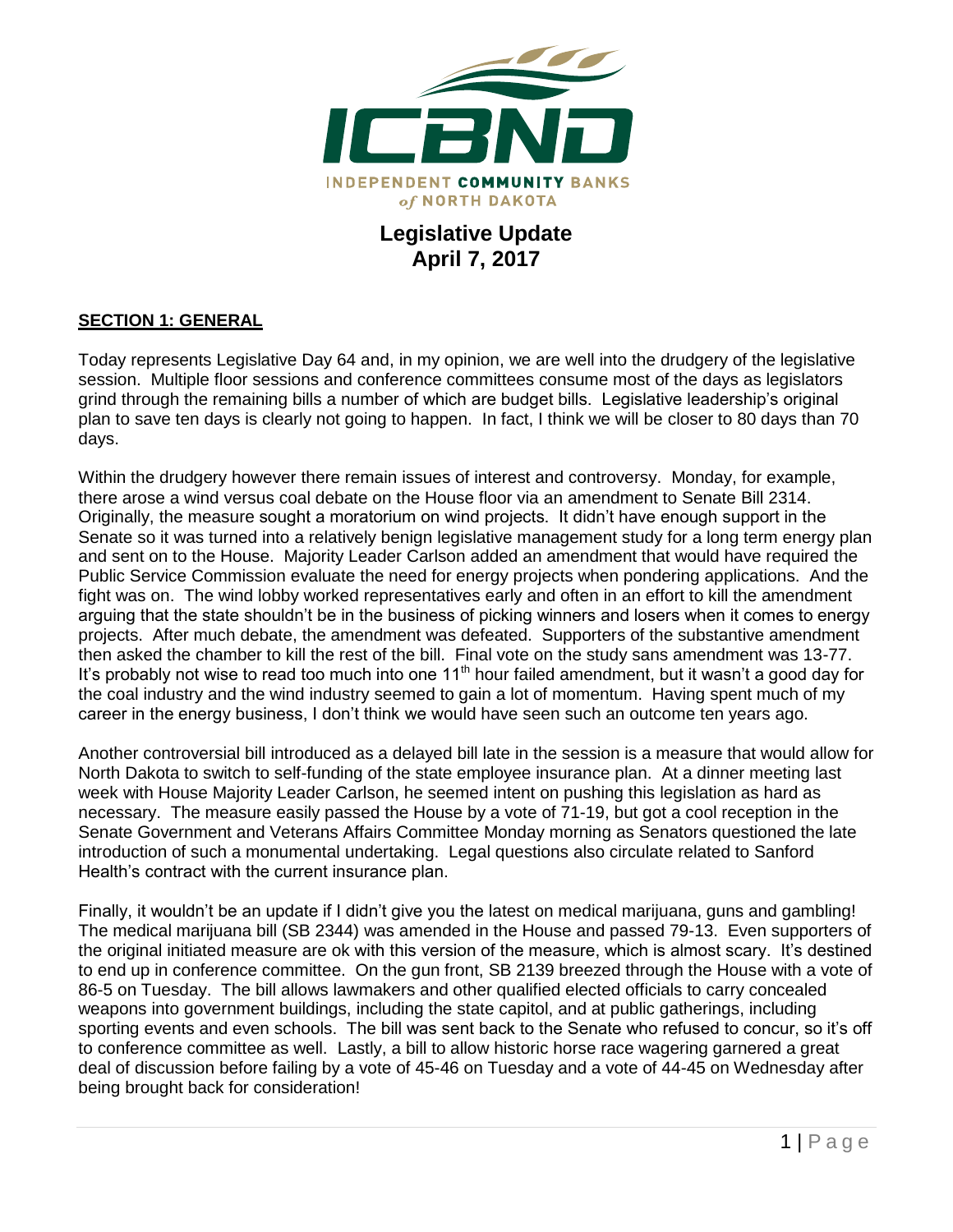#### **SECTION 2: BILL UPDATES FROM ICBND "PRIORITY" TRACKING LIST**

**SB 2008** – is the DFI budget bill that was approved 82-8 in the House, but not before full House Appropriations hardened the language that now requires the governor conduct a study of merging the securities department and the DFI. We opposed the language but it became apparent that the Chairman of House Appropriations wanted that language to survive. Today, the Senate unanimously concurred with the changes made in the House so the DFI budget now goes to the governor. Other than the study language, the DFI budget went through relatively unscathed.

**SB 2014** – is the Industrial Commission budget (which includes the Bank of North Dakota and the Housing Finance Agency) and was assigned to a conference committee yesterday after the Senate withheld its concurrence on the changes that the House made to the budget. There's lots of moving parts in this budget so it's not unusual for it to be going to conference committee. Changes in the House version included the elimination of four FTE's at the Housing Finance Agency and a cut of about \$200,000 to BND's operations budget. Knowing that there would be pressure to make cuts and transfer capital (to the General Fund) we've advocated since before the session the importance of BND having the financial and human capital to efficiently implement the programs that are critical to our member banks. We will continue to voice that message with conference committee members.

**SB 2276** – relates to prohibitions on nonprofit corporations pledging restricted assets as collateral. The bill was amended to our satisfaction in the House Judiciary Committee with the full House unanimously approving the measure late last week. Wednesday, the Senate provided its unanimous concurrence.

**SB 2340** – is the North Dakota Land Title Association's bill to implement flat fees for certain document filings with the county recorders. The measure was further amended in the House and passed on the floor 85-5 on Monday and the Senate concurred 43-4 on Wednesday so it's off to the governor. The bill prescribes a \$20 filing fee for documents up to six pages in length and \$65 for documents ranging in length from seven to 25 pages.

### **SECTION 3: CONFERENCE COMMITTEE HEARINGS NEXT WEEK:**

SB 2014 is the only ICBND priority bill that has been assigned to conference committee. No meetings have been scheduled as of this afternoon, but will certainly be on the schedule next week.

Legislator contact information can be found at<http://www.legis.nd.gov/contact-my-legislators> and you can check on any legislative activities through the Legislative Council's web page at [www.legis.nd.gov.](http://www.legis.nd.gov/)

Thank you for your participation in the legislative process. Please call, email or text me with any questions or concerns. If you'd like to be taken off this distribution list or if there are others in your organization that should be on the distribution list for the legislative updates, please let me know.

Sincerely,

Bang D. Haugen

*Barry D. Haugen President [barryh@icbnd.com](mailto:barryh@icbnd.com) cell: 701.955.4308 office: 701.258.7121*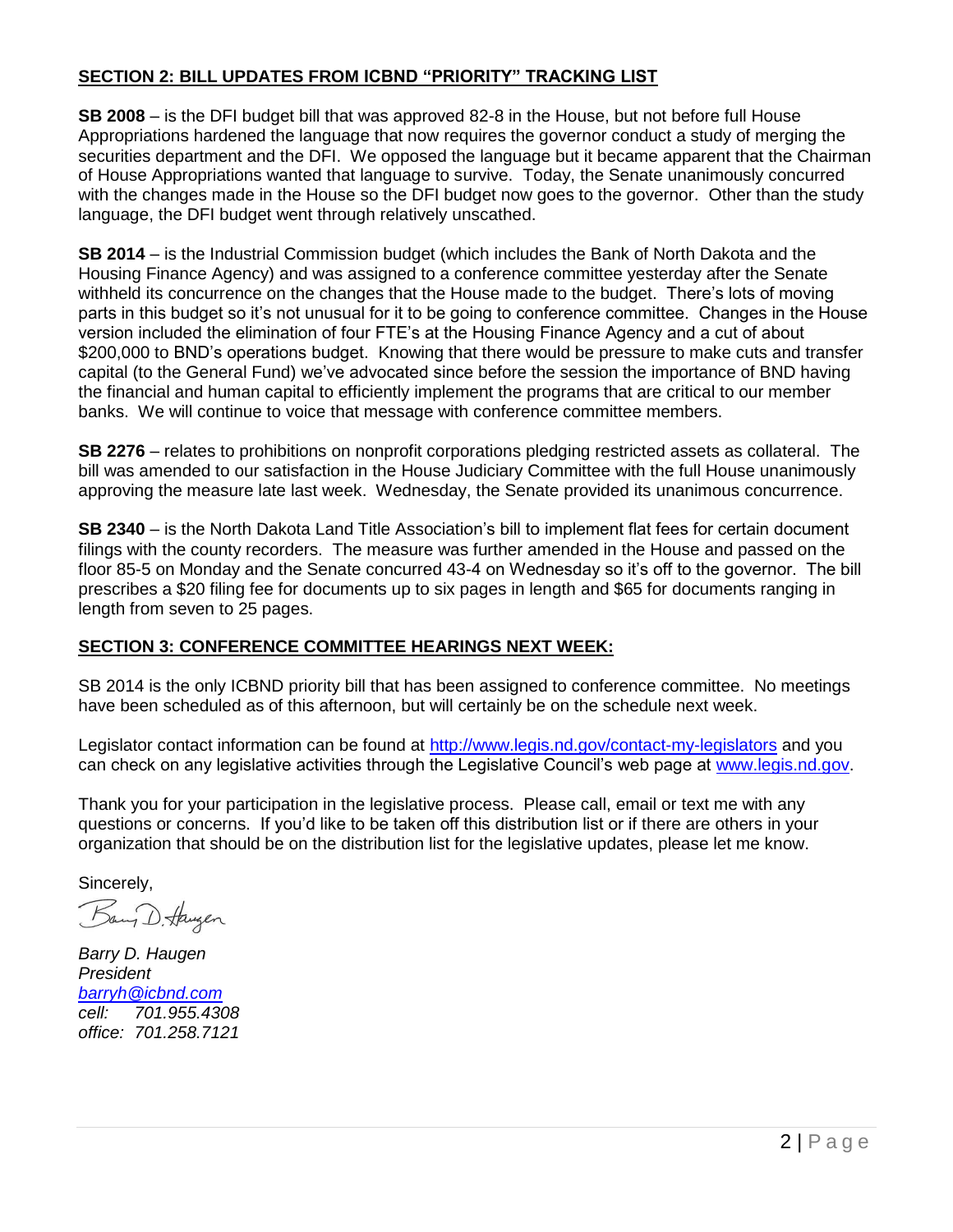

# **ICBND PRIORITY LIST AND BILL STATUS DETAIL**

| <b>Bill</b>    | <b>Status</b>                                                                                                                                                       | <b>Title</b>                                                                                                                                                                                                                                                                                                                                                                                                                                              |
|----------------|---------------------------------------------------------------------------------------------------------------------------------------------------------------------|-----------------------------------------------------------------------------------------------------------------------------------------------------------------------------------------------------------------------------------------------------------------------------------------------------------------------------------------------------------------------------------------------------------------------------------------------------------|
| HB 1126        | House: PASSED<br>Senate: PASSED<br>04/05 H Concurred<br>04/05 H Second reading, passed, yeas 89 nays 0                                                              | Relating to public warehouse and grain buyer<br>licensing and insolvencies of public warehouses and<br>grain buyers; to repeal sections 60-02-39 and 60-<br>02.1-25 of the North Dakota Century Code, relating<br>to warehouse closures; and to provide for a<br>legislative management study.                                                                                                                                                            |
| HB 1162        | House: PASSED<br>Senate: DEFEATED<br>03/15 S Reported back, do not pass, placed on<br>calendar 6 1 0<br>03/16 S Second reading, failed to pass, yeas 5 nays<br>41   | Relating to competition between the government and<br>private industry and to require a report to the<br>legislative management.                                                                                                                                                                                                                                                                                                                          |
| HB 1164        | House: DEFEATED<br>01/16 H Reported back, do not pass, placed on<br>calendar 11 2 1<br>01/19 H Second reading, failed to pass, yeas 14 nays<br>76                   | Relating to a corporate income tax credit for<br>reimbursement of employee child care expenditures;<br>and to provide an effective date.                                                                                                                                                                                                                                                                                                                  |
| HB 1169        | House: PASSED<br>Senate: PASSED<br><b>Governor: SIGNED</b><br>03/24 H Signed by Governor 03/23<br>03/27 Filed with Secretary Of State 03/24                         | Relating to carrying a handgun; to amend and<br>reenact sections 62.1-04-02 and 62.1-04-04 of the<br>North Dakota Century Code, relating to carrying<br>concealed firearms or dangerous weapons; and to<br>provide a penalty.                                                                                                                                                                                                                             |
| <b>HB 1177</b> | House: DEFEATED<br>01/19 H Amendment adopted, placed on calendar<br>01/23 H Second reading, failed to pass, yeas 9 nays<br>81                                       | Relating to the collection of property by affidavit and<br>the effect of the affidavit.                                                                                                                                                                                                                                                                                                                                                                   |
| <b>HB 1182</b> | House: PASSED<br>Senate: INTRODUCED<br>02/20 S Introduced, first reading, referred Finance and<br><b>Taxation Committee</b><br>03/01 S Committee Hearing - 02:00 PM | Relating to approval of property tax incentives<br>granted by a city; to amend and reenact<br>subsection 7 of section 40-57.1-03, section 40-58-<br>20.2, and subsection 3 of section 54-35-26 of the<br>North Dakota Century Code, relating to approval of<br>property tax incentives granted by a city and<br>evaluation of economic development tax incentives;<br>to provide for a legislative management study; and<br>to provide an effective date. |
| HB 1219        | House: PASSED<br>Senate: PASSED<br><b>Governor: SIGNED</b><br>03/23 H Signed by Governor 03/22<br>03/27 Filed with Secretary Of State 03/23                         | Relating to the process for converting manufactured<br>housing to real property.                                                                                                                                                                                                                                                                                                                                                                          |
| HB 1223        | House: DEFEATED                                                                                                                                                     | Relating to allowing employers to purchase private                                                                                                                                                                                                                                                                                                                                                                                                        |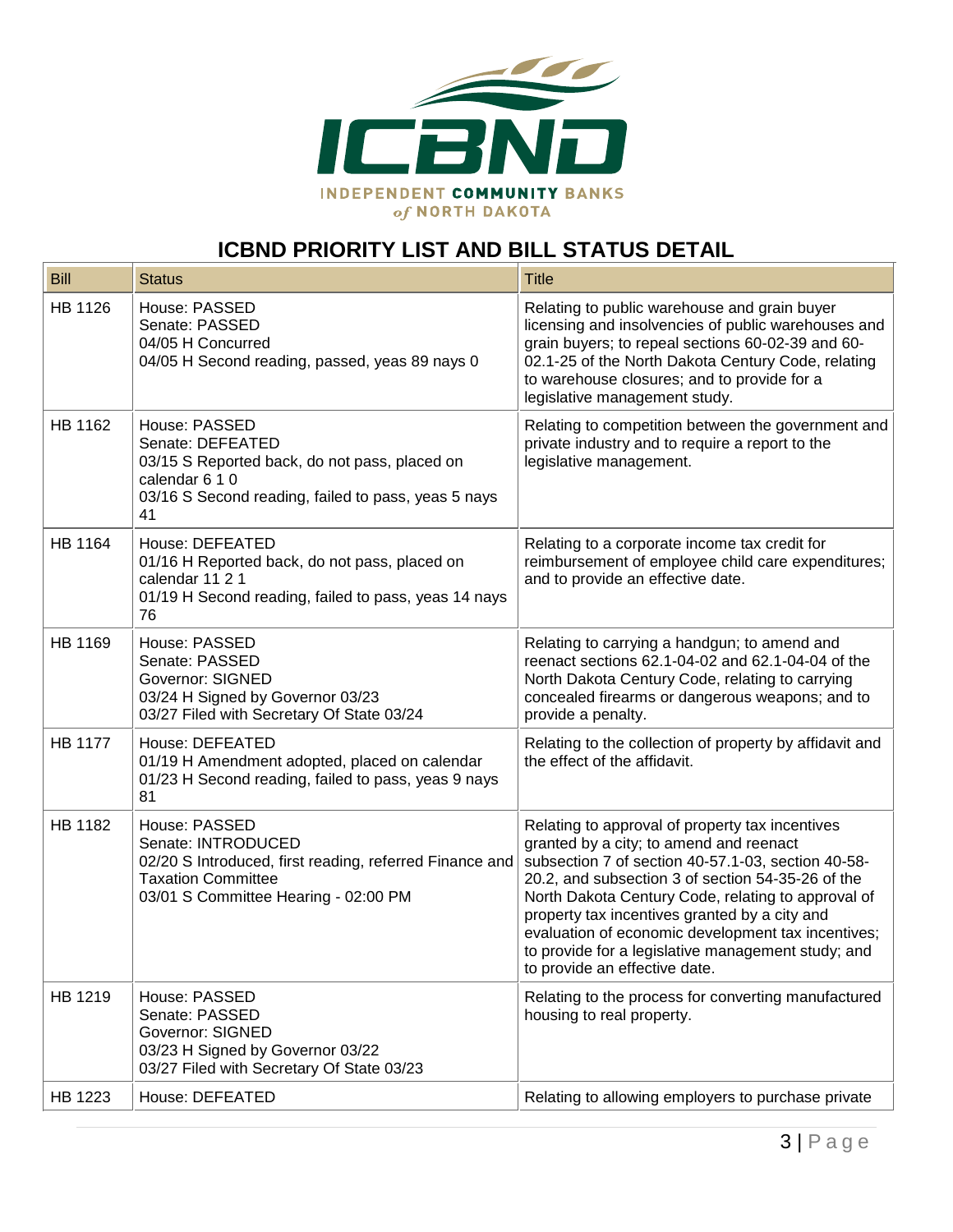|                | 01/27 H Amendment adopted, placed on calendar<br>01/31 H Second reading, failed to pass, yeas 19 nays<br>72                                                      | insurance for worker's compensation coverage.                                                                                                                                                                                                                                                                                                                                                                                                                                                                                                                                                           |
|----------------|------------------------------------------------------------------------------------------------------------------------------------------------------------------|---------------------------------------------------------------------------------------------------------------------------------------------------------------------------------------------------------------------------------------------------------------------------------------------------------------------------------------------------------------------------------------------------------------------------------------------------------------------------------------------------------------------------------------------------------------------------------------------------------|
| HB 1228        | House: PASSED<br>Senate: PASSED<br>Governor: SIGNED<br>03/22 H Signed by Governor 03/21<br>03/23 Filed with Secretary Of State 03/22                             | Relating to actions to contest the validity of a trust,<br>trust decanting, and directed trustees; to amend and<br>reenact sections 47-02-27.4, 59-04.2-03, and 59-16-<br>13 of the North Dakota Century Code, relating to<br>exclusions from the rule against perpetuities and a<br>trustee's duty to inform; to repeal sections 59-14-01,<br>59-14-04, and 59-16-08 of the North Dakota Century<br>Code, relating to the capacity of a settlor of a<br>revocable trust, actions contesting the validity of a<br>trust, and powers to direct a trustee; and to provide<br>for retroactive application. |
| HB 1263        | House: DEFEATED<br>01/31 H Reported back, do not pass, placed on<br>calendar 12 2 0<br>02/06 H Second reading, failed to pass, yeas 13 nays<br>77                | Relating to the state's minimum wage.                                                                                                                                                                                                                                                                                                                                                                                                                                                                                                                                                                   |
| HB 1297        | House: WITHDRAWN<br>01/20 H Request return from committee<br>01/20 H Withdrawn from further consideration                                                        | Relating to creation of the affordable housing<br>revolving loan fund; to provide a continuing<br>appropriation; and to provide for a transfer.                                                                                                                                                                                                                                                                                                                                                                                                                                                         |
| HB 1303        | House: PASSED<br>Senate: DEFEATED<br>03/20 S Reported back, do not pass, placed on<br>calendar 600<br>03/21 S Second reading, failed to pass, yeas 0 nays<br>47  | A BILL for an Act to prohibit state agencies from<br>filling vacant employee positions; to provide for a<br>report; and to declare an emergency.                                                                                                                                                                                                                                                                                                                                                                                                                                                        |
| <b>HB 1327</b> | House: DEFEATED<br>02/03 H Reported back, do not pass, placed on<br>calendar 13 1 0<br>02/10 H Second reading, failed to pass, yeas 24 nays<br>66                | Relating to exceptions from inspections for home<br>repairs performed by a homeowner.                                                                                                                                                                                                                                                                                                                                                                                                                                                                                                                   |
| HB 1352        | House: PASSED<br>Senate: PASSED<br>Governor: SIGNED<br>04/03 H Sent to Governor<br>04/06 H Signed by Governor 04/05                                              | Relating to custody and disposition of abandoned<br>motor vehicles; and to declare an emergency.                                                                                                                                                                                                                                                                                                                                                                                                                                                                                                        |
| HB 1382        | House: PASSED<br>Senate: DEFEATED<br>03/09 S Reported back, do not pass, placed on<br>calendar 600<br>03/10 S Second reading, failed to pass, yeas 14 nays<br>32 | Relating to the establishment of an education<br>savings account program.                                                                                                                                                                                                                                                                                                                                                                                                                                                                                                                               |
| HB 1425        | House: PASSED<br>Senate: DEFEATED<br>03/31 S Amendment adopted, placed on calendar<br>03/31 S Second reading, failed to pass, yeas 15 nays<br>29                 | A BILL for an Act to protect the rights and privileges<br>granted under the United States Constitution.                                                                                                                                                                                                                                                                                                                                                                                                                                                                                                 |
| SB 2008        | Senate: PASSED<br>House: PASSED                                                                                                                                  | A BILL for an Act to provide an appropriation for<br>defraying the expenses of the department of<br>financial institutions; to provide for a study; and to<br>provide for a report to the legislative management.                                                                                                                                                                                                                                                                                                                                                                                       |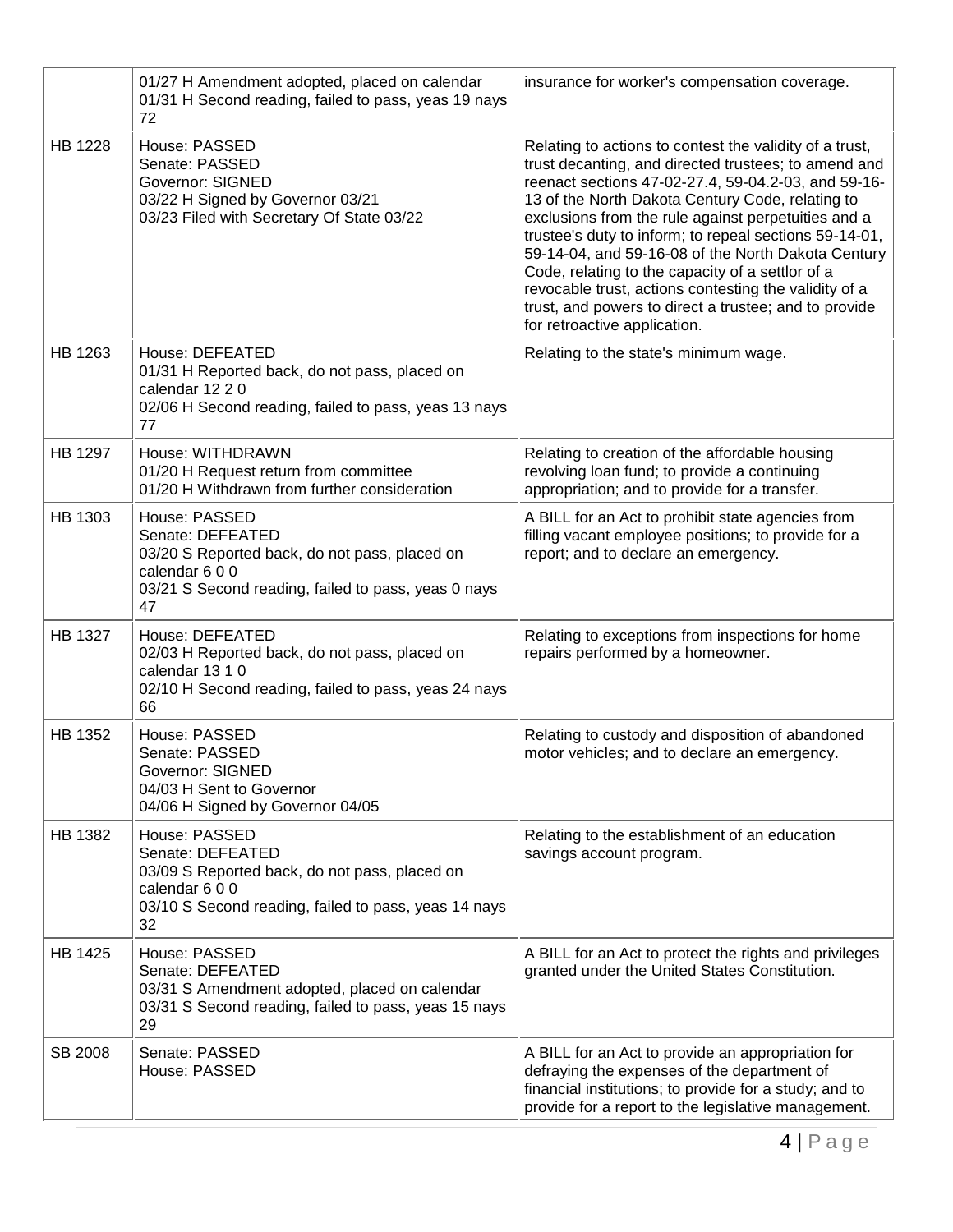| SB 2014 | Senate: CONF. COMM<br>House: PASSED<br>04/06 S Refused to concur<br>04/06 S Conference committee appointed Sorvaag<br><b>Hogue Mathern</b>                         | Relating to loan guarantee fees, suspension of<br>recreational licenses, the housing incentive fund,<br>North Dakota mill and elevator profits, and coal<br>development trust fund allocations; to repeal<br>sections 6-09-50, 54-17-40, 54-17-41, and 54-18-20<br>of the North Dakota Century Code and sections 16,<br>26, and 27 of chapter 14 of the 2015 Session Laws,<br>relating to a financial center project, the housing<br>incentive fund, housing incentive fund reports, and a<br>gain-sharing program; to provide statements of<br>legislative intent; to provide for a report to the<br>legislative management; to provide exemptions; to<br>provide an effective date; to provide an expiration<br>date; and to declare an emergency. |
|---------|--------------------------------------------------------------------------------------------------------------------------------------------------------------------|------------------------------------------------------------------------------------------------------------------------------------------------------------------------------------------------------------------------------------------------------------------------------------------------------------------------------------------------------------------------------------------------------------------------------------------------------------------------------------------------------------------------------------------------------------------------------------------------------------------------------------------------------------------------------------------------------------------------------------------------------|
| SB 2068 | Senate: DEFEATED<br>01/26 S Reported back, do not pass, placed on<br>consent calendar 14 0 0<br>01/27 S Second reading, failed to pass, yeas 0 nays<br>45          | A BILL for an Act to provide an appropriation for<br>defraying the expenses of the department of<br>financial institutions.                                                                                                                                                                                                                                                                                                                                                                                                                                                                                                                                                                                                                          |
| SB 2074 | Senate: DEFEATED<br>01/26 S Reported back, do not pass, placed on<br>consent calendar 14 0 0<br>01/27 S Second reading, failed to pass, yeas 0 nays<br>45          | Relating to the infrastructure revolving loan fund, the<br>housing incentive fund, the transfer of North Dakota<br>mill and elevator profits to the general fund, and the<br>coal development trust fund; to provide legislative<br>intent; and to provide an exemption.                                                                                                                                                                                                                                                                                                                                                                                                                                                                             |
| SB 2100 | Senate: PASSED<br>House: DEFEATED<br>02/23 H Reported back, do not pass, placed on<br>calendar 14 0 0<br>03/01 H Second reading, failed to pass, yeas 4 nays<br>84 | Relating to definitions under the North Dakota<br>money transmitter Act.                                                                                                                                                                                                                                                                                                                                                                                                                                                                                                                                                                                                                                                                             |
| SB 2130 | Senate: DEFEATED<br>01/27 S Amendment adopted, placed on calendar<br>01/30 S Second reading, failed to pass, yeas 8 nays<br>37                                     | Relating to defaulted student loan collection; to<br>amend and reenact sections 15-62.1-04, 15-62.1-06,<br>15-62.1-07, and 15-62.1-10 of the North Dakota<br>Century Code, relating to defaulted student loan<br>collection; and to provide for a retroactive<br>application.                                                                                                                                                                                                                                                                                                                                                                                                                                                                        |
| SB 2159 | Senate: PASSED<br>House: PASSED<br>Governor: SIGNED<br>03/17 S Signed by Governor 03/15<br>03/20 Filed with Secretary Of State 03/16                               | Relating to management of a limited liability<br>company; and to provide for retroactive application.                                                                                                                                                                                                                                                                                                                                                                                                                                                                                                                                                                                                                                                |
| SB 2160 | Senate: PASSED<br>House: PASSED<br><b>Governor: SIGNED</b><br>03/14 S Signed by Governor 03/13<br>03/16 Filed with Secretary Of State 03/13                        | Relating to the duties of a recorder and providing<br>notice of foreclosure of tax liens; and to provide an<br>effective date.                                                                                                                                                                                                                                                                                                                                                                                                                                                                                                                                                                                                                       |
| SB 2167 | Senate: DEFEATED<br>02/03 S Reported back, do not pass, placed on<br>calendar 600<br>02/07 S Second reading, failed to pass, yeas 11 nays<br>33                    | Relating to the adoption of central standard time;<br>and to repeal section 40-01-20 of the North Dakota<br>Century Code, relating to daylight saving time.                                                                                                                                                                                                                                                                                                                                                                                                                                                                                                                                                                                          |
| SB 2192 | Senate: DEFEATED<br>02/16 S Reported back, do not pass, placed on                                                                                                  | Relating to the housing incentive fund tax credit; to<br>amend and reenact sections 54-17-40 and 54-17-41                                                                                                                                                                                                                                                                                                                                                                                                                                                                                                                                                                                                                                            |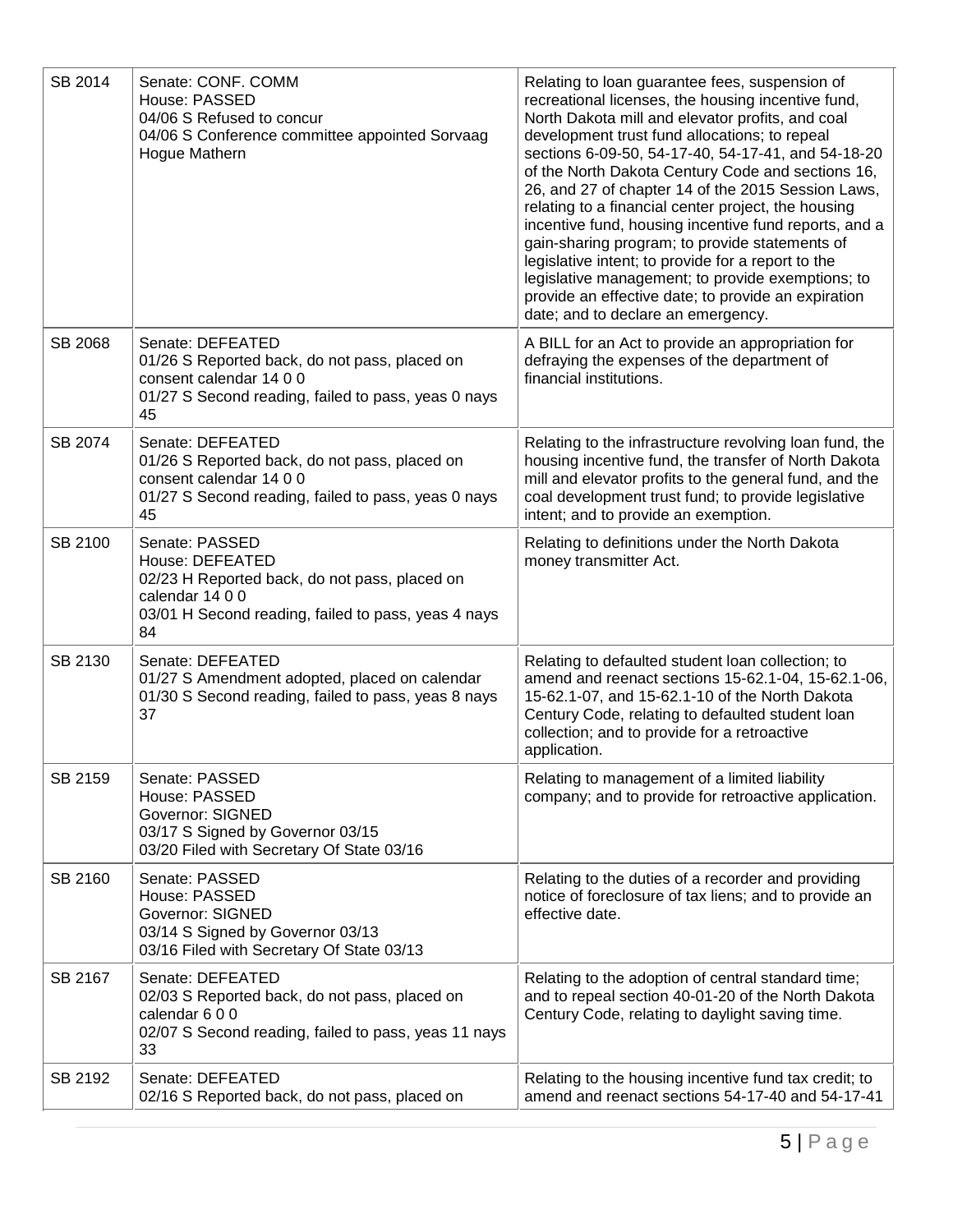|         | calendar 14 0 0<br>02/17 S Second reading, failed to pass, yeas 0 nays<br>45                                                                      | of the North Dakota Century Code, relating to the<br>housing incentive fund and housing finance agency<br>report; to provide a transfer; and to provide an<br>appropriation.                                                                                                                                                                                                                        |
|---------|---------------------------------------------------------------------------------------------------------------------------------------------------|-----------------------------------------------------------------------------------------------------------------------------------------------------------------------------------------------------------------------------------------------------------------------------------------------------------------------------------------------------------------------------------------------------|
| SB 2212 | Senate: PASSED<br>House: PASSED<br><b>Governor: SIGNED</b><br>03/30 S Signed by Governor 03/29<br>03/31 Filed with Secretary Of State 03/30       | Relating to residency requirements of bank<br>directors.                                                                                                                                                                                                                                                                                                                                            |
| SB 2234 | Senate: DEFEATED<br>02/16 S Reported back, do not pass, placed on<br>calendar 14 0 0<br>02/17 S Second reading, failed to pass, yeas 0 nays<br>45 | Relating to the establishment of an essential service<br>worker home ownership incentive program and<br>essential service worker home ownership incentive<br>fund; to amend and reenact subsection 3 of section<br>54-17-40 of the North Dakota Century Code, relating<br>to the housing incentive fund; to provide an<br>appropriation and transfer; and to provide a<br>continuing appropriation. |
| SB 2260 | Senate: DEFEATED<br>01/25 S Reported back, do not pass, placed on<br>calendar 6 0 1<br>01/26 S Second reading, failed to pass, yeas 0 nays<br>46  | Relating to exemptions from money broker<br>regulation.                                                                                                                                                                                                                                                                                                                                             |
| SB 2266 | Senate: PASSED<br>House: DEFEATED<br>03/13 H Amendment adopted, placed on calendar<br>03/15 H Second reading, failed to pass, yeas 43 nays<br>48  | Relating to the insurance commissioner taking over<br>the duties of the department of securities and the<br>securities commissioner; to provide for correction of<br>statutory references; and to provide appropriation<br>transfers.                                                                                                                                                               |
| SB 2276 | Senate: PASSED<br>House: PASSED<br>04/05 S Concurred<br>04/05 S Second reading, passed, yeas 47 nays 0                                            | Relating to the prohibition of the diversion of<br>restricted assets and the priority of those assets in a<br>dissolution.                                                                                                                                                                                                                                                                          |
| SB 2296 | Senate: PASSED<br>House: PASSED<br><b>Governor: SIGNED</b><br>03/27 S Signed by Governor 03/24<br>03/31 Filed with Secretary Of State 03/24       | Relating to pledge of security in place of depository<br>bond; and to repeal section 21-04-11 of the North<br>Dakota Century Code, relating to records of<br>securities.                                                                                                                                                                                                                            |
| SB 2301 | Senate: PASSED<br>House: PASSED<br>Governor: SIGNED<br>04/03 S Sent to Governor<br>04/06 S Signed by Governor 04/05                               | Relating to specialty pharmacy services; to provide a<br>penalty; and to provide for application.                                                                                                                                                                                                                                                                                                   |
| SB 2305 | Senate: DEFEATED<br>02/06 S Reported back, do not pass, placed on<br>calendar 5 1 0<br>02/07 S Second reading, failed to pass, yeas 12 nays<br>32 | Relating to a corporate income tax credit for<br>reimbursement of employee child care expenditures;<br>and to provide an effective date.                                                                                                                                                                                                                                                            |
| SB 2317 | Senate: DEFEATED<br>02/15 S Reported back, do not pass, placed on<br>calendar 4 3 0<br>02/17 S Second reading, failed to pass, yeas 13 nays<br>32 | Relating to insurance producer charges for fees for<br>services.                                                                                                                                                                                                                                                                                                                                    |
| SB 2335 | Senate: PASSED                                                                                                                                    | Relating to the definition and endangerment or                                                                                                                                                                                                                                                                                                                                                      |